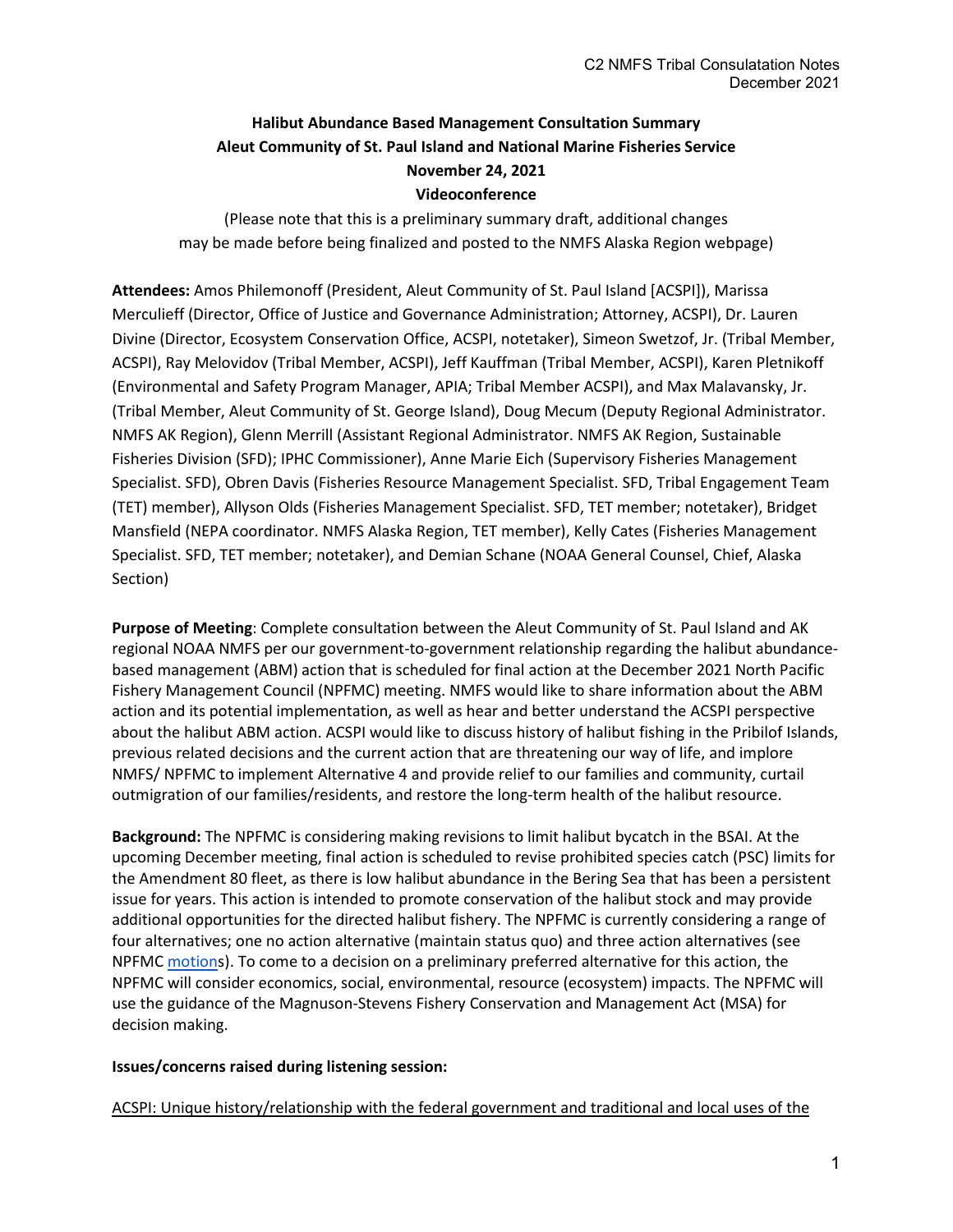halibut resource

- Unangan, or Aleut Peoples, including those on St. Paul Island, have been long term users of halibut and other resources of the Bering Sea with a 10,000 year history.
- We approach natural resources from our tribal values and worldviews, and work to ensure food security for our communities, especially into the future. St. Paul is the home of the largest population of Aleut people, and we rely on halibut and crab. We have witnessed the declines in these resources to what they are today. We are experiencing the declines through outmigration of our families/residents - today we have several families panning on leaving because of the current declines and anticipated declines. We have maybe half a dozen boats left in our fishery. Fishing families cannot make ends meet with the only fishery we have available to us—halibut.
- We were pulled from commercial harvesting of northern fur seal and told by the Department of Commerce to become fishermen. Now we are having that taken from us. We don't have coal, trees, other industry to fall back on. It hurts so bad to see that we have been neglected for so long that we are living with less than 50% of the people we used to have. Implore the agency to influence the NPFMC to make sure the coastal communities that we need to pay more attention to those communities. They are all Indigenous communities. They are all at risk from this decision. We are at a point where we are already doing what we can do. This is the battle to just maintain what little we have been given by a federal government that has mismanaged our People and ecosystem since we've inhabited the island.

### Effects of declining halibut abundance on communities and residents

- Declining halibut abundance has adversely affected fishermen, families, and the community
- Fishing families are not able to make ends meet due to the decline in commercial halibut quotas, which may lead to people moving out of the community.
- Over time, the actions and inactions of the NPFMC have not served our people and community.
- Local fishermen have experienced the loss of halibut fishing opportunities first hand, and have noted the various factors associated with declining halibut abundance, such as bycatch, climate change, etc.
- ACSPI tribal members have nothing to make a living on except what the Bering Sea offers.
- From the perspective of the community of St. George, halibut is the only real economic opportunity, and that opportunity is tied to the success of the St. Paul processor.
- Tribal members would like the opportunity to take our kids out commercial fishing in the future.
- While the revenue from commercial fisheries (from CDQ royalties) is important, what is most important are the local, directed fisheries.
- What we have right in front of us right now is the issue of halibut bycatch, but this is tied up with Unangan self-identity, mental health, physical health, emotional wellbeing, cultural continuity, thriving culture and economic security.
- This is food in real families' mouths. It is not an us versus them issue.
- National Standard 8 is already violated. Communities are already shut down. Atka had directed fishery, their fish come from our nursery, their fish are being thrown overboard before recruiting to our community fisheries. If halibut were abundant it would be available to America at an affordable price.

### Perspectives on fisheries management and the federal process

● ACSPI is very familiar with the Tribal Consultation process. We participate regularly with other agencies (e.g., DOI, EPA) that have a much more streamlined, transparent, proactive process for initiating Consultation with our Tribes that includes planning, hosting and sending out notices well ahead of time to hold TC for every issue that *may* impact our Tribes.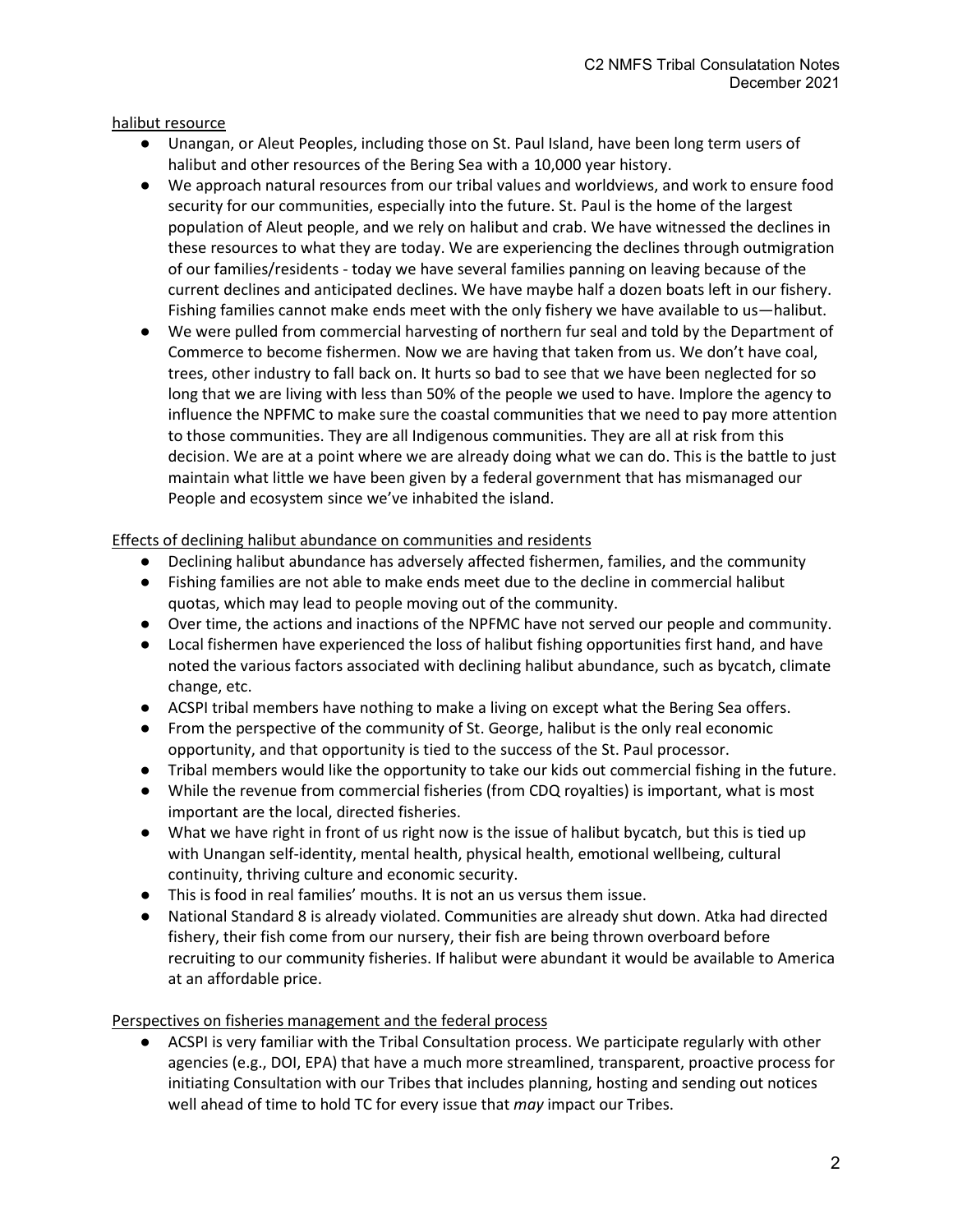- The ABM action is an opportunity for NMFS and the NPFMC to right longstanding wrongs with respect to Tribal members (including subsistence and local fishermen) of the Pribilof Islands.
- ACSPI needs to see a policy change to address bycatch and provide additional support for native, local fishermen.
- With respect to this meeting, it is a Consultation, not an engagement or listening session, we are going to be very direct with NMFS. We are partners in this issue through the government-togovernment relationship.
- There is confusion over who the decision-maker actually is: the NPFMC or NMFS?
	- IF it is NMFS, then requiring the Tribe to use the NPFMC process to have a decision made is not the proper process. IF it is NPFMC, then, while NMFS can take this info to the NPFMC, it's not truly Tribal Consultation because NPFMC is the decision-maker. NPFMC staff should be in the room for every Tribal Consultation regarding fishery management decisions.
	- NMFS clarified that NOAA NMFS is delegated to act on behalf of the Secretary of Commerce with respect to this action, this decision. The NPFMC is an advisory body to the Secretary of Commerce. NPFMC plays an important role for sure. The Secretary of Commerce makes the ultimate decisions about specific policies and changes to fishery management plans. The Secretary has made NMFS Headquarters the delegated decision-maker for these types of fishery management actions.
- A listening session is not the same as a Consultation. The agenda for a Consultation should be developed jointly by both parties, rather than NMFS just drafting one and sending with assumptions about what will be covered, order, and flow.
- The ABM decision next month (December 2021) decides the future of St. George, as it is linked to the success of the St. Paul halibut fishery.
- There is/will be a continued outmigration of people from the Pribilof Islands to elsewhere due to limited economic opportunities. NMFS and the NPFMC need to pay more attention to coastal communities, including their tribal members.

## Halibut bycatch and abundance

- ACSPI presented slides that illustrated halibut abundance, declines, and bycatch over time.
	- There has been a 70% decline in bycatch from 2004 to 2021.
	- Halibut abundance also has declined, although bycatch limits have not.
	- Cumulative losses to the directed halibut fishery of approximately \$50 million.
	- This is not portrayed in the draft EIS prepared for the ABM action.
	- The draft EIS SIA does now note (as of September 2021 draft) that there are 17 communities that are categorized as halibut-dependent communities. Has there been direct contact to all 17 of those communities by NMFS at any time? NMFS stated no.
	- It is inequitable and unjust that communities get the leftovers after the establishment of bycatch limits.
	- Alternative 4 of this particular DEIS regarding this halibut ABM final action is the only one that works for St. Paul, but halibut is not just a St. Paul issue. It is an Aleutian Islands issue. It's an ecosystem wide issue. ALL of us need these halibut from Norton Sound to the North Pacific.
	- Allocation policy must change and be addressed, it is not the appropriate use of the public's resources. Halibut are too valuable to be wantonly wasted where directed fisheries are closed while trawlers are building new boats. The request from SNP is a request for ALL of our communities on behalf of the resource.
- We can rescue ourselves, but we need the empowerment to do so, i.e., we need NMFS to do the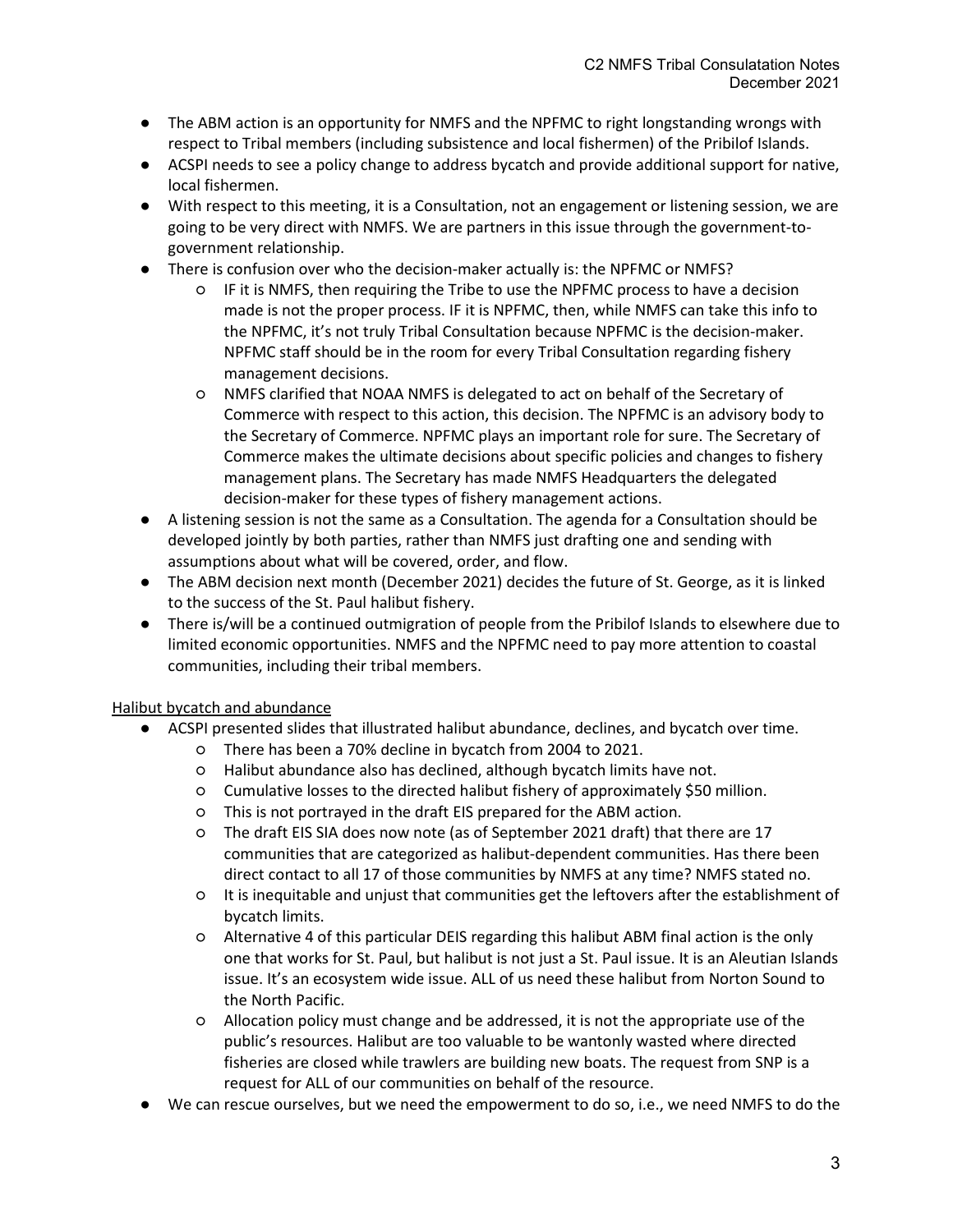right thing so we can be empowered to rescue ourselves. We want to have a voice in halibut management, as this is really an issue of sovereign power. NOAA has that ultimate power and NOAA has a lot better tools at their disposal than this flawed DEIS which frankly leaves the agency vulnerable, and NOAA can restore equity and allocation by choosing Alternative 4.

● ACSPI has gone directly to the Department of Interior - Indian Affairs to ensure that the ACSPI has Consultations on fishery management issues. The St. Paul and St. George tribes have limited opportunities, and have suffered greatly under the existing management structure.

### Discussion of NMFS's Perspectives

- Mr. Merrill noted that this is a government to government conversation.
- NMFS appreciates the views about the importance of halibut to the Aleut community on many different levels, including community stability and cultural identity.
- NMFS noted that we have various roles and responsibilities at many levels, including tribes, the NPFMC, and the Secretary. It is very important to hear these perspectives from you as we move forward with the action.

### Discussion of the Halibut ABM action, Alternatives, and Draft EIS

- Mr. Merrill noted that NMFS has heard ACSPI's strong advocacy for the selection of Alternative 4 for the ABM action.
- ACSPI noted that Alternative 4 in the current version of the DEIS is the only alternative that is viable.
	- However, an additional alternative could provide even greater bycatch reduction provisions and additional bycatch control measures.
- NMFS asked for clarification about whether the DEIS and its associated economic analysis was sufficient to base a decision upon.
	- ACSPI responded that decisions should not be based on the economic analysis alone, as the perspective of the DEIS and SIA are strongly skewed to encourage selection of either Alternative 2 or 3. The negative impacts of the action on the Amendment 80 sector are grossly overestimated and the positive benefits of the action on the directed fisheries are grossly underestimated.
- ACSPI representatives noted that Indian Affairs' review of the DEIS noted the lack of Tribal Consultation in the document. NMFS should have extended offers to consult with all of the affected communities listed in the DEIS.

### **Final discussion**

- ACSPI raised the following points:
	- On the point of Consultation and engagement, the NMFS process has been clunky. NMFS should use Indian Affairs as a resource, especially when trying to determine which tribes to contact and who to contact. Reach out to federally recognized Tribes specifically.
	- NMFS has obligations to reach out; the letters NMFS sent could have been a solicitation for Consultation, not just offering a listening and engagement sessions. NMFS should have been sending information to groups and Tribes about how to engage and request actual Consultations.
- NMFS acknowledgement of ACSPI's concerns and suggestions
	- We hear you loud and clear on the need to build capacity and coordinate better with tribes across Alaska on a host of issues. Thanks for being clear in your message.